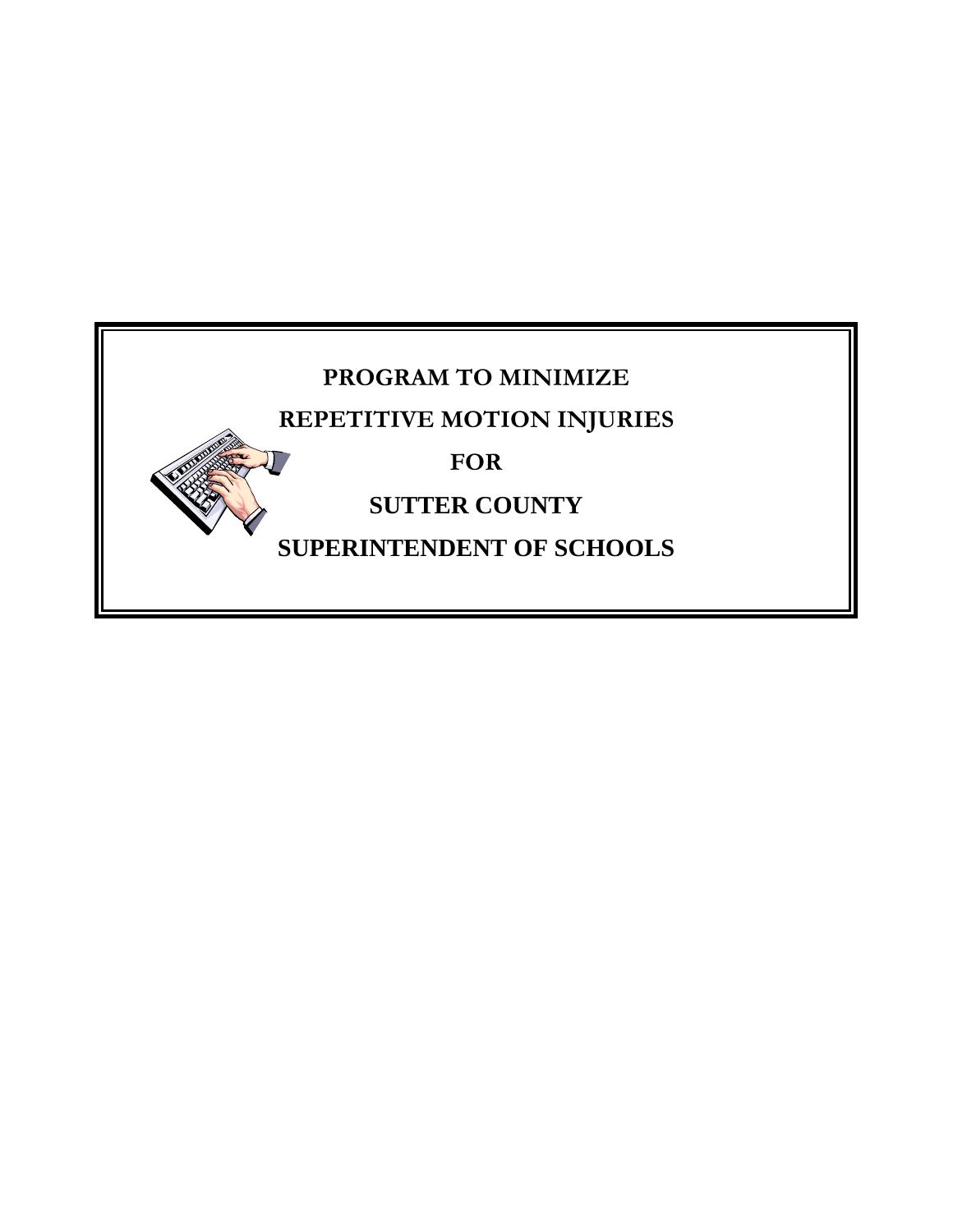# **TABLE OF CONTENTS**

| REPETITIVE MOTION INURIES - EXPOSURES, SYMPTOMS, & CONSEQUENCES 4 |  |
|-------------------------------------------------------------------|--|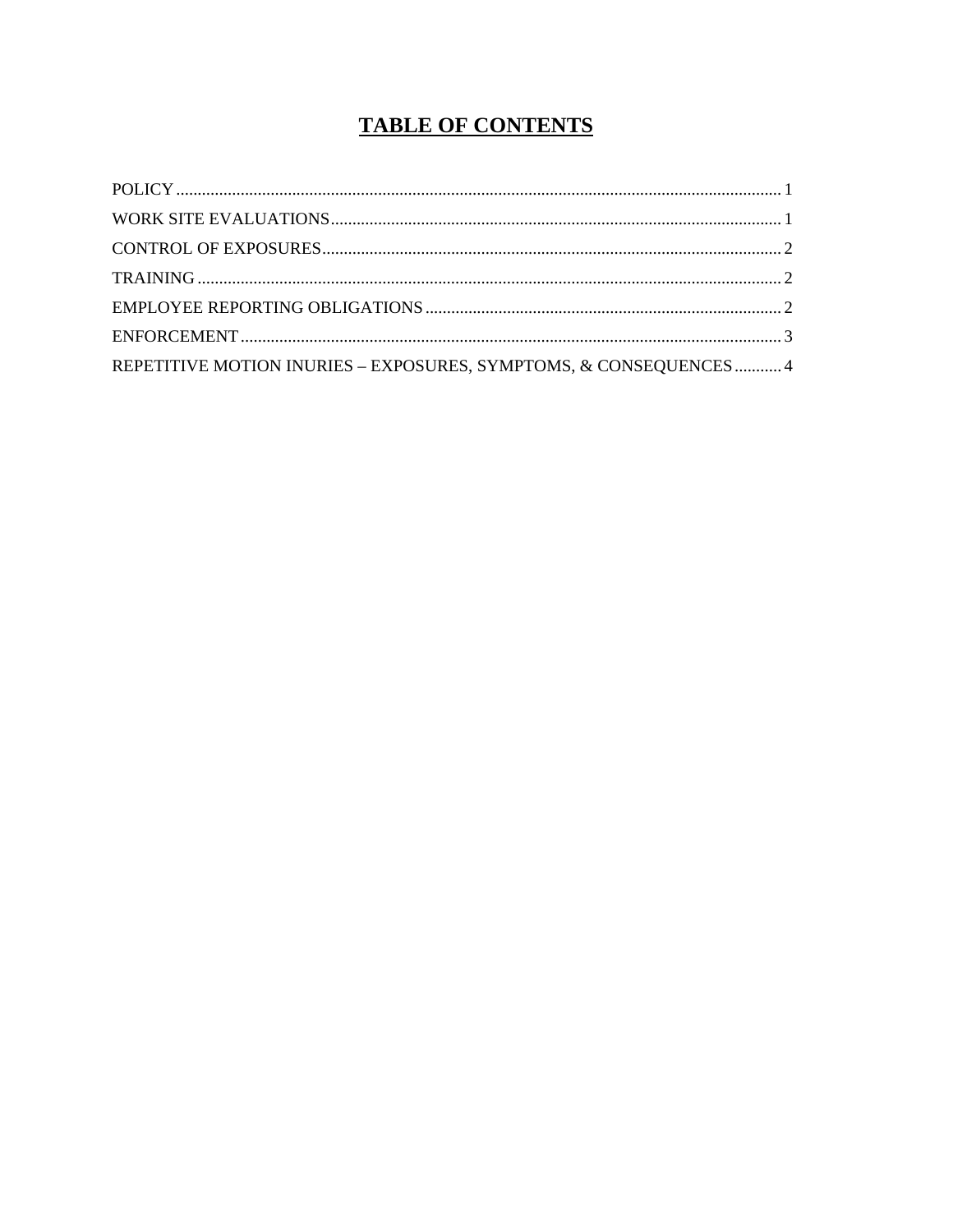## **POLICY**

The Sutter County Superintendent of Schools has adopted this Program to minimize work related repetitive motion injuries (RMI) through implementation of work site evaluations, administrative and engineering control measures, and employee training. This program will meet all requirements of:

- California Code of Regulations, Title 8, Subchapter 7, Group 15, Article 106, Section 5110
- California Labor Code, Sections 142.7 and 6357

For purposes of this Program, the following definitions apply:

- 1. **RMIs –** musculoskeletal injuries resulting from a job, process, or operation of identical work activity which have been the predominant cause of objectively identified and diagnosed musculoskeletal injuries to one or more employees reported within a twelvemonth period after July 3, 1997. A licensed physician must objectively conduct the identification and diagnosis of the RMI.
- 2. **Licensed Physician –** a person with an M.D. or D.O. degree licensed and diagnosing within the scope of his or her practice.
- 3. **Predominant Cause –** 50% or more of the injury was caused by a work related repetitive job, process or operation of identical work activity.
- 4. **Identical Work Activity –** the employees were performing the same work related repetitive motion task, such as but not limited to word processing, assembly or loading.

## **WORK SITE EVALUATIONS**

Where more than one RMI is reported as defined above, a representative number of such jobs, processes, or operations of identical work activities shall be evaluated for exposures which have caused RMIs.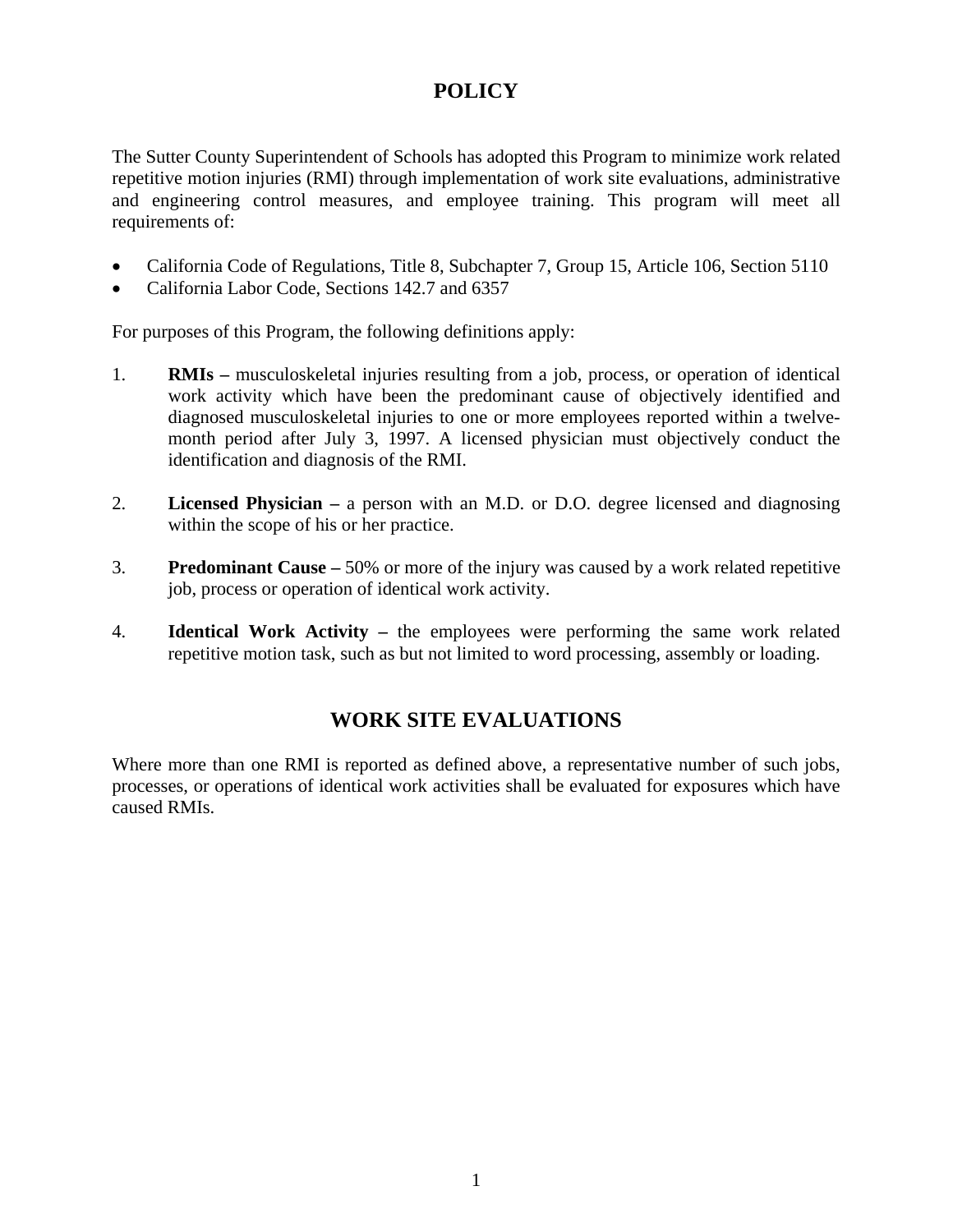## **CONTROL OF EXPOSURES**

Any exposures that have caused RMIs shall, in a timely manner, be corrected or if not capable of being corrected have the exposures minimized to the extent feasible. The County Office will consider the following administrative and engineering controls in determining how to correct or minimize exposures:

- Administrative Controls job rotation, work pacing or work breaks
- Engineering Controls work station redesign, adjustable fixtures or tool redesign

The District may also consider other control measures that would not impose additional unreasonable costs.

## **EMPLOYEE TRAINING**

Employees shall be provided training that includes an explanation of:

- 1. The Program to Minimize Repetitive Motion Injuries;
- 2. The exposures which have been associated with RMIs;
- 3. The symptoms and consequences of injuries caused by repetitive motions;
- 4. The importance of reporting symptoms and injuries; and
- 5. Methods used by the County Office to minimize RMIs.

The training shall be provided to employees as follows:

- 1. Upon establishment of the Program to Minimize Repetitive Motion Injuries;
- 2. Upon completion of a work site evaluation;
- 3. Upon hire to all new potentially exposed employees;
- 4. Upon new job assignments for which training has not been previously received; and
- 5. Annually thereafter.

## **EMPLOYEE REPORTING OBLIGATIONS**

All employees are required to report to the County Office all RMIs which have been objectively identified and diagnosed by a licensed physician which are suspected of being 50% or more caused by a job, process, or operation under the County Office.

All employees are encouraged to report all suspected RMIs or RMI symptoms and unsafe/unhealthful work practices and conditions.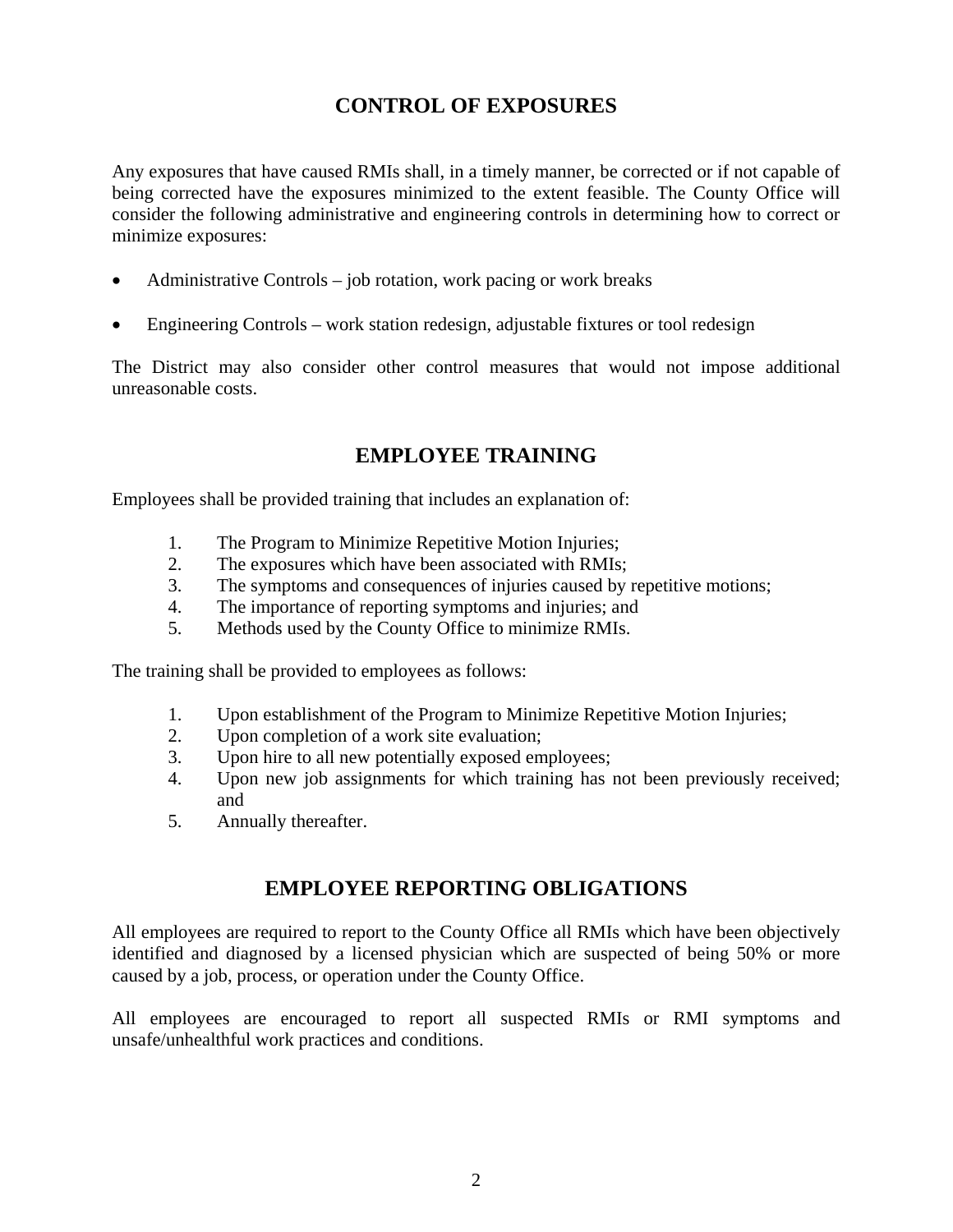## **ENFORCEMENT**

Awareness of and compliance with all County Office safety rules and programs are considered conditions of employment. The County Office reserves the right to discipline employees, up to and including termination, for failure to follow the guidelines of this program.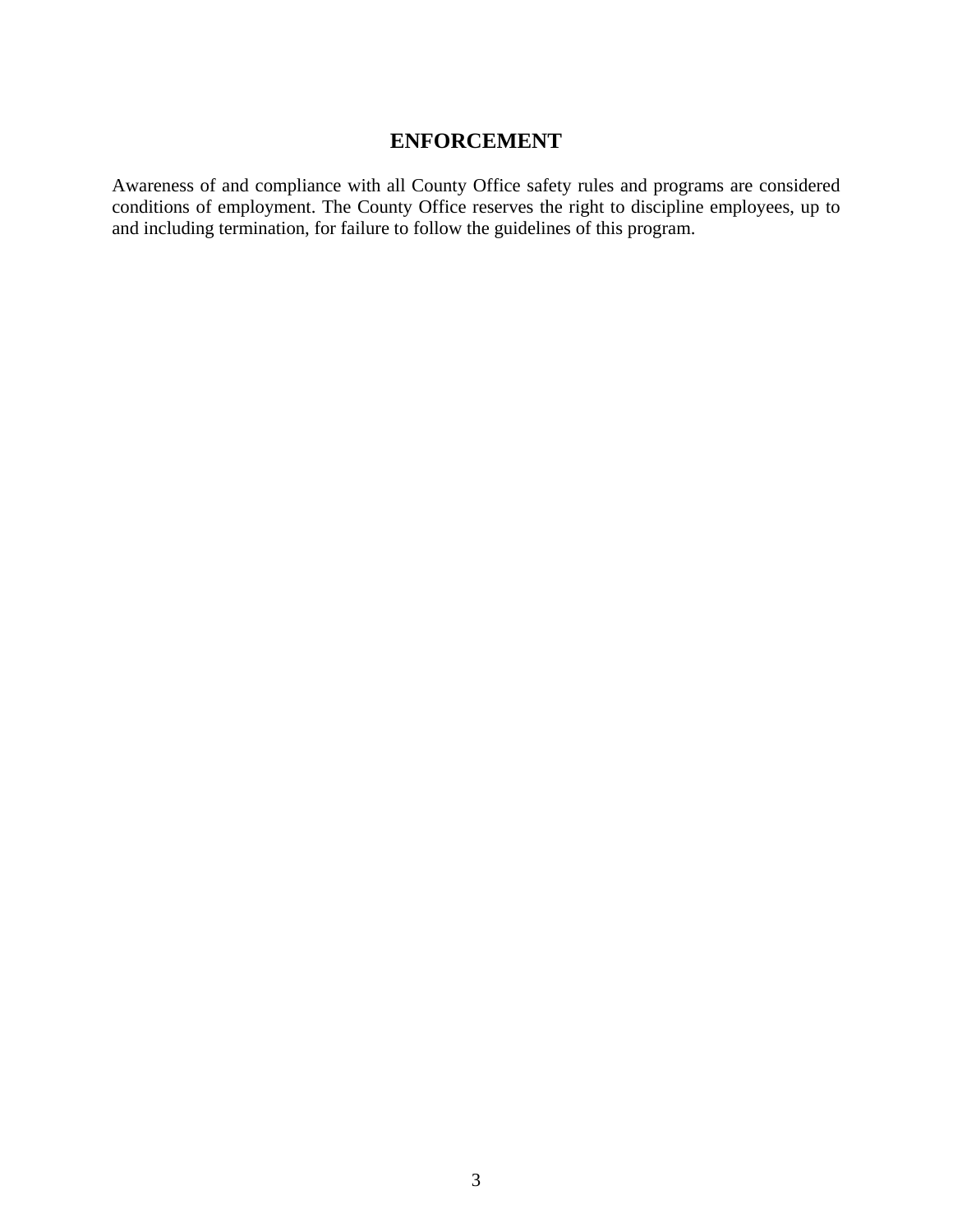## **REPETITIVE MOTION INJURIES (RMI) EXPOSURES, SYMPTOMS, & CONSEQUENCES**

### **Workplace Contributing Factors**

Contributing factors are aspects of work tasks which can lead to fatigue, musculoskeletal disorder (MSD) symptoms and injuries, or other types of problems. These factors may be present in one or more of the tasks employees must perform to accomplish their jobs. The contributing factors employees should be aware of include:

- Awkward postures: prolonged work with hands above the head or with the elbows above the shoulders; prolonged work with the neck bent; squatting, kneeling, or lifting; handling objects with back bent or twisted; repeated or sustained bending or twisting of wrists, knees, hips or shoulders; forceful and repeated gripping or pinching.
- Repetitive motions: keying; using tools or knives; packaging, handling, or manipulating objects.
- Forceful exertions; handling heavy objects; moving bulky or slippery objects; assuming awkward postures while moving objects.
- Pressure points (e.g., local contact stress): repeated contact with hard or sharp objects, like desk or table edges.
- Vibration: overuse of power hand tools.

Not all MSDs are related to work activities. Other factors such as personal characteristics and societal factors have also been associated with ergonomic related injuries and illnesses.

There are also environmental factors associated with the workplace which can cause problems. Extreme high temperatures can increase the rate at which the body will fatigue. Alternatively, exposure of the hands and feet to cold temperatures can decrease blood flow, muscle strength, and manual dexterity. The lighting in a workplace may be too dark or too bright for the work task. This may result in employees assuming awkward postures to accomplish work tasks.

Employees should be aware of the amount of time in a workday that they spend performing physically demanding or repetitive tasks (i.e., the duration of tasks). Both the total time per work shift and the length of uninterrupted periods of work can be significant in contributing to problems. As repetitive motions, forceful exertions, and other contributing factors increase in work tasks, so does the recovery time (i.e., the length and frequency of muscle relaxation breaks) needed to help reduce fatigue and prevent injury.

Contributing factors should be minimized in work tasks as much as possible to prevent fatigue, pain, and disability. Remember that activities outside the workplace can also contribute to the development or aggravation of MSDs.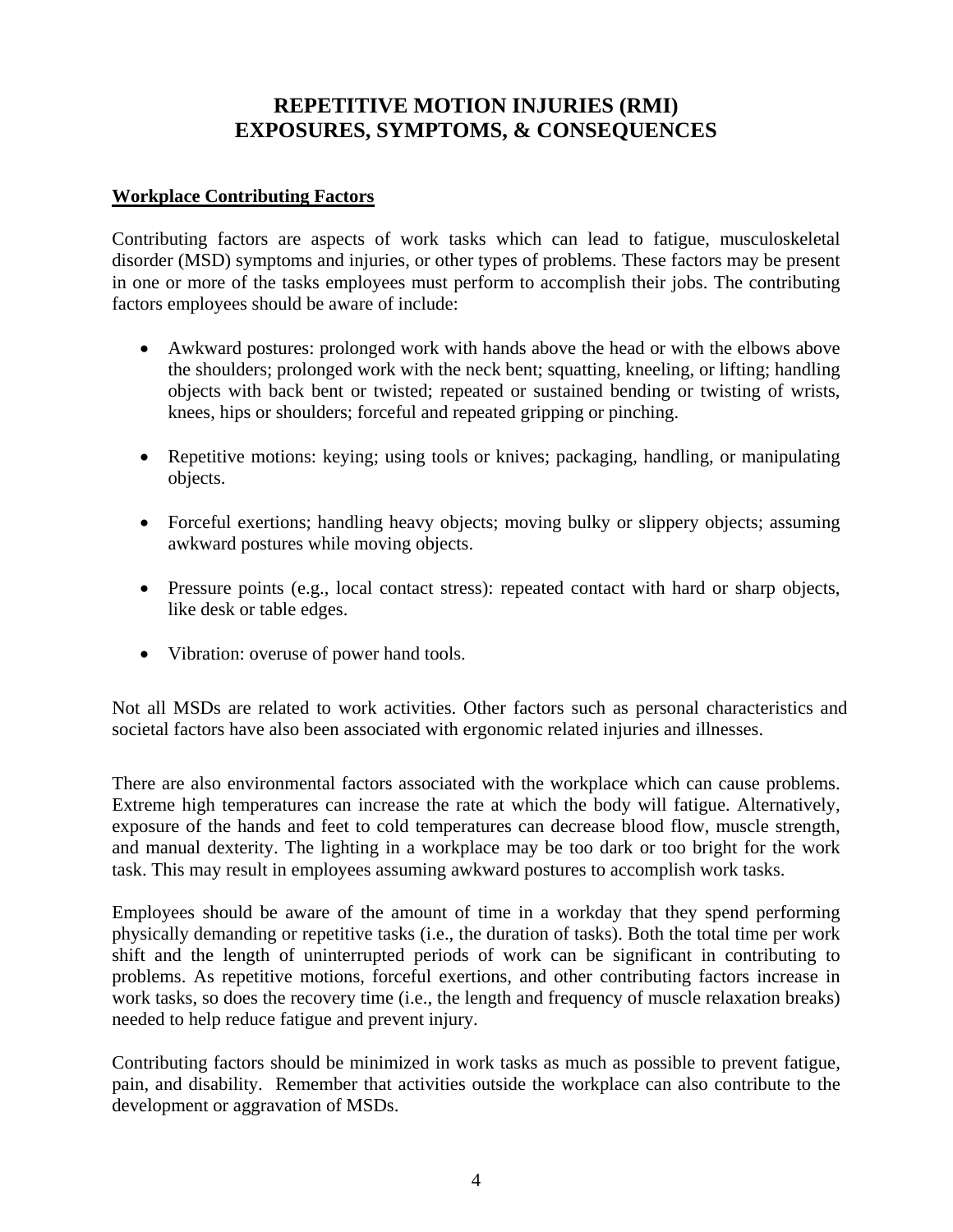### **Activities Outside the Workplace**

Our bodies do not stop functioning when we go home from work. Home and recreational activities may also contain factors that contribute to MSDs or make them worse. These activities may be different from those at work, but the types of effects they have on the body (e.g., awkward postures, forceful exertions, or repetitive motions) may be the same. Activities that may contribute to MSDs include:

- Knitting
- Crocheting
- Playing musical instruments
- Playing recreational sports
- Using home computers
- Doing other work involving hard physical labor

### **Personal Factors**

Keep in mind that personal factors, such as level of physical fitness, weight, diet, habits, and lifestyle, may also affect the development of MSDs. Also, various medical conditions may predispose individuals to MSDs or make the disorders worse. Examples include:

- Arthritis
- Bone and muscle conditions
- Contraceptive use
- Diabetes mellitus
- Pregnancy
- Previous trauma
- Thyroid problems

In addition, psychosocial factors may have an impact on MSDs. These factors include:

- Level of stress
- Level of job security and satisfaction
- Amount of autonomy on the job (e.g., degree of control over the arrangement of work areas or the pace of work)

### **Musculoskeletal Disorder Basics**

Musculoskeletal disorders may:

- Occur from a single event (such as a strain or sprain from a lift, slip, or fall) or result from the buildup of tissue damage from many small injuries or microtraumas.
- Take week, months, or years to develop.
- Produce no symptoms or exhibit no findings on medical tests in their early stages (medical tests may be positive only in later stages when irreversible injury has occurred.
- Be associated with contributing factors present in work tasks and in home or recreational activities.
- Differ in symptoms and severity from individual to individual even though their work tasks or other activities are similar.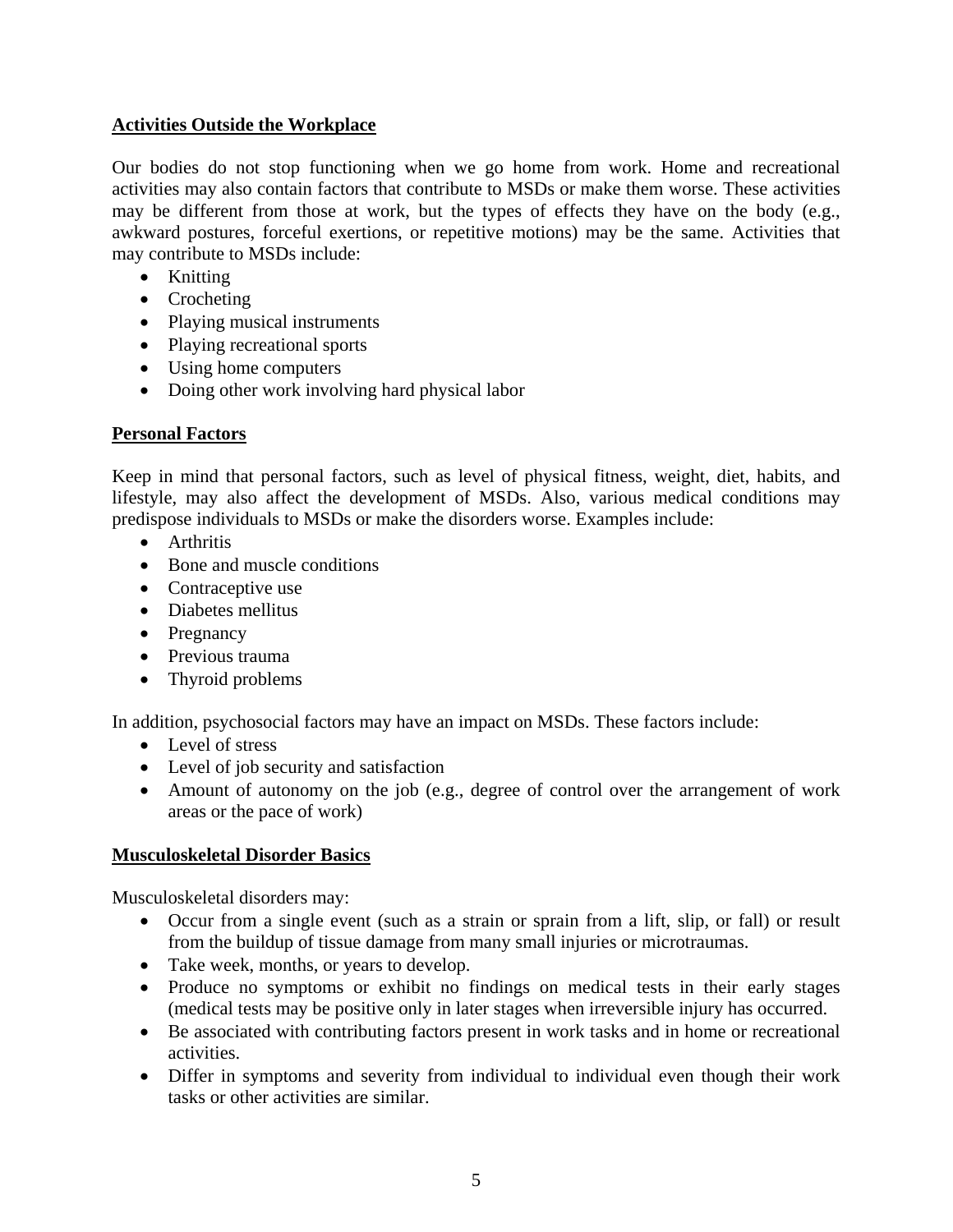### **Symptoms**

Symptoms associated with MSDs may include:

- *Pain* from movements, from pressure, or from exposure to cold or vibration.
- *Change in skin color* from exposure to cold or vibration.
- *Numbness or tingling* in an arm, hand, finger, or leg.
- *Fatigue,* or difficulty in sustaining performance, particularly of small muscle groups.

#### **Common Terms for MSDS**

May MSD conditions are grouped under the terms cumulative or repeated traumas, repetitive motion injuries, or repetitive strain syndrome.

#### **Medical Terms**

The general term *musculoskeletal disorder* is not a medical diagnosis. Musculoskeletal disorders primarily affect muscles, tendons, ligaments, nerves, and small blood vessels. Examples of specific types of disorders include:

*myalgia* – muscle pain

*chronic myofascial pain syndrome* – chronic pain in the muscles

- *tendonitis* inflammation of a tendon (e.g., shoulder tendonitis, tennis elbow, de Quervains disease)
- *tenosynovitis*  inflammation of a tendon and its sheath (e.g., in the wrists, hands, or fingers)

*carpal tunnel syndrome* – swelling and entrapment of the median nerve in the wrist

*thoracic outlet syndrome* – squeezing of the nerves and blood vessels between the neck and shoulder

*hand-arm vibration syndrome* – damage to blood vessels and nerves in the hands and arms

- *degenerated, bulging, or ruptured (herniated) disks in the neck or back* disks that wear or dry out, bulge, lose elasticity, or rupture, causing pain and pressure on other structures of the neck or back
- *sciatica* bulging or ruptured disks in the lower back causing lower back pain that also extends to the legs and feet
- *degenerative* or *osteoarthritis* wear and tear on the spine, joints, vertebrae, and disks, associated with long-term physical loads on spinal structures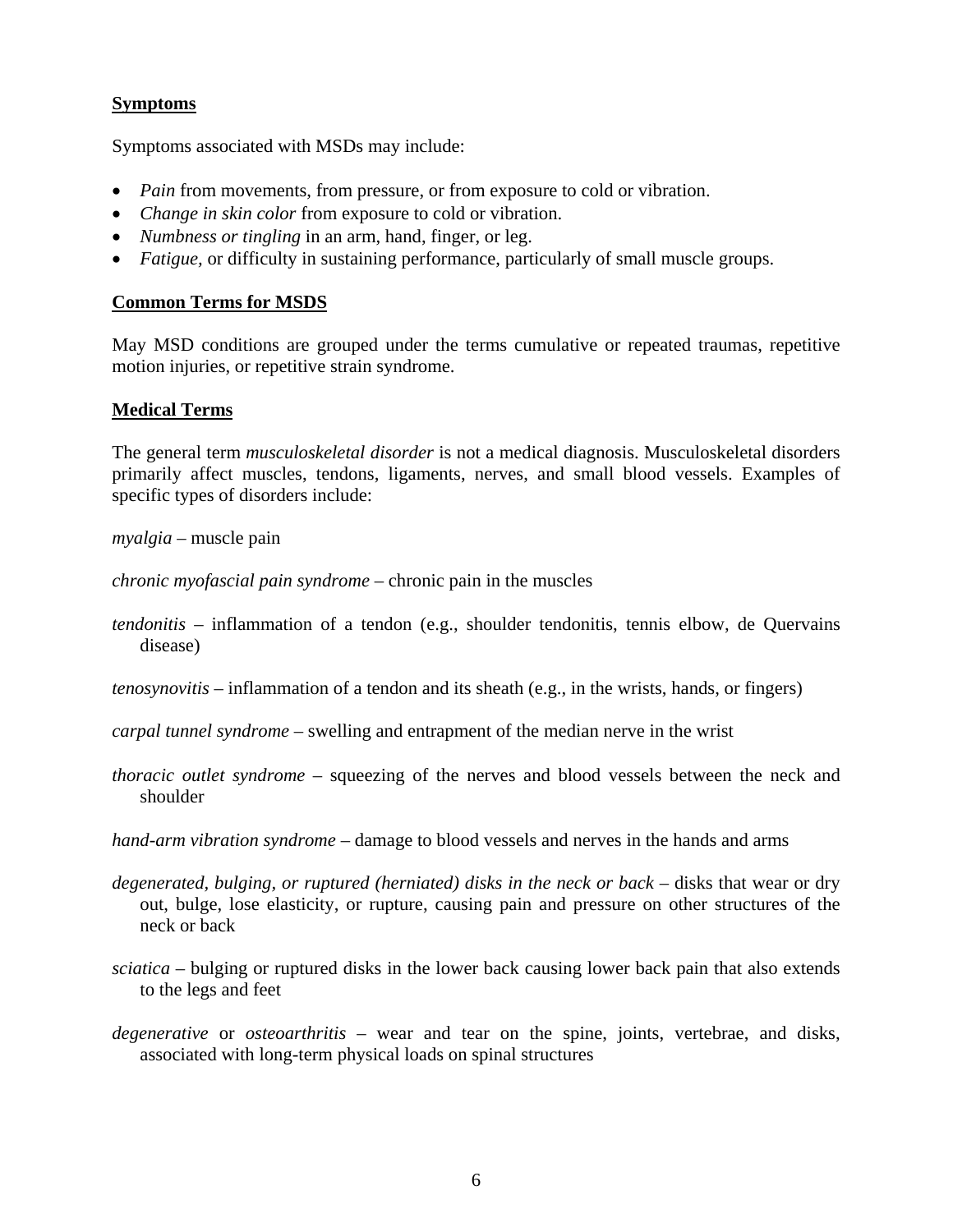# **ERGONOMIC OFFICE WORKSTATION EVALUATION**

| Date:                 | <b>Evaluator:</b>   |
|-----------------------|---------------------|
| <b>Employee Name:</b> | <b>Title:</b>       |
| <b>Location:</b>      | Department:         |
| <b>Reason:</b>        | Hours a day at VDT: |

#### **CHAIR**

|                                                                               | Yes | N <sub>0</sub> |
|-------------------------------------------------------------------------------|-----|----------------|
| Do you know how to make adjustments to your chair position?                   |     |                |
| Are you sitting at a height you find comfortable?                             |     |                |
| Are your feet resting on the floor?                                           |     |                |
| (If not, is there a footrest available?)                                      |     |                |
| Is your backrest at an angle and height that provides optimum lumbar support? |     |                |
| Do you use the backrest while typing (i.e., no tilting forward)?              |     |                |
| Are your thighs parallel to the floor or better still, sloping down slightly? |     |                |
| Is there pressure on the back of your knees?                                  |     |                |
| Are your armnests used just for rest periods, and not while typing?           |     |                |

#### **Comments/Adjustments/Equipment Needed:**

#### **KEYBOARD**

|                                                                         | Yes | No |
|-------------------------------------------------------------------------|-----|----|
| While typing, are your upper arms within contact of your torso?         |     |    |
| Are your shoulders relaxed?                                             |     |    |
| Are your forearms parallel to the floor (i.e., 90° angle at the elbow)? |     |    |
| Are your wrists and hands straight and in-line with your forearm?       |     |    |
| Are your wrists rests used just for rest periods, and not while typing? |     |    |

### **Comments/Adjustments/Equipment Needed:**

| <b>MONITOR</b>                                                                                                                                                                                                                                                                                                            |            |                |
|---------------------------------------------------------------------------------------------------------------------------------------------------------------------------------------------------------------------------------------------------------------------------------------------------------------------------|------------|----------------|
| Is the top of your monitor at or slightly below eye level?<br>Is your monitor between 18 and 24 inches from your eyes?<br>Is your monitor directly behind your keyboard?<br>Is your monitor clean and free of glare?<br>Is your monitor at right angles to any windows?<br>Do you use a document holder when appropriate? | <b>Yes</b> | N <sub>0</sub> |
| <b>Comments/Adjustments/Equipment Needed:</b>                                                                                                                                                                                                                                                                             |            |                |